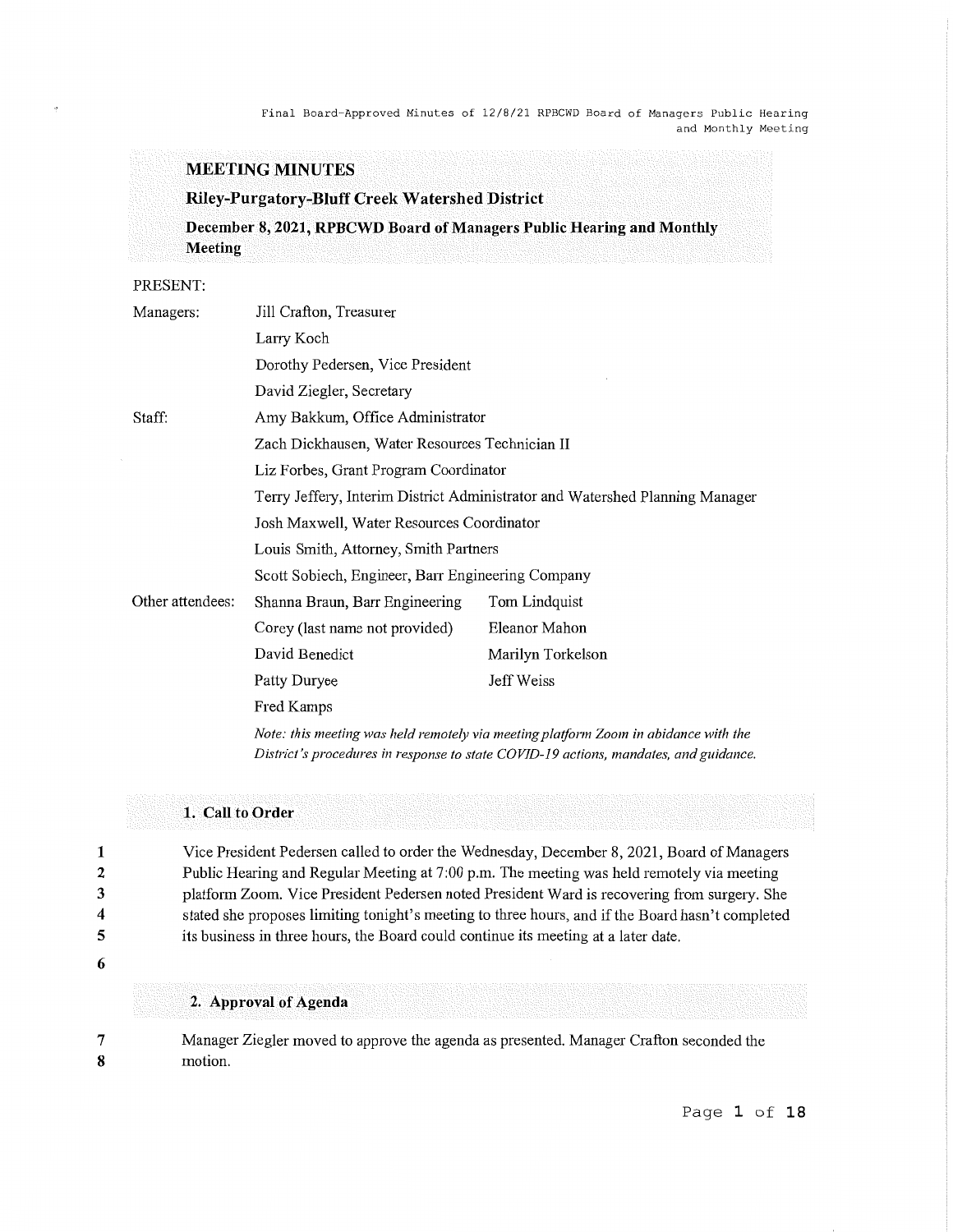| 9  | Manager Koch moved to amend the agenda to remove Consent Agenda items 9a – Accept                |
|----|--------------------------------------------------------------------------------------------------|
| 10 | November Staff Report, 9b - Accept November Engineer's Report, 9c - Accept November              |
| 11 | Construction Inspection Report, 9h - Approve Watershed Stewardship Grant with St. Luke           |
| 12 | Presbyterian Church for the restoration of 1.4 acres of Woodland with a Not-to-Exceed Amount     |
| 13 | of \$11,800 and to add to the Consent Agenda items $10g$ – Consider Exception Request for Permit |
| 14 | 2021-077 Ravines 4 & 5 Stabilization as Related to Floodplain Compensatory Storage, $10h -$      |
| 15 | Approve Permit 2021-077 Ravines 4 & 5 Stabilization as Presented in the Proposed Board Action    |
| 16 | Section of the Permit Review Report, and 10k - Approve Task Order 037 for Sediment Analysis      |
| 17 | of Lake Susan, Rice Marsh Lake, Lake Riley, and Lake Susan Preserve Wetland. There was           |
| 18 | manager discussion to clarify the changes and the items Manager Koch is requesting to move on    |
| 19 | and off the Consent Agenda. Managers Ziegler and Crafton accepted Manager Koch's friendly        |
| 20 | amendment.                                                                                       |

**21**  Upon a roll call vote, the motion carried 4-0 as follows:

| Manager  | Action |
|----------|--------|
| Crafton  | Aye    |
| Koch     | Aye    |
| Pedersen | Aye    |
| Ward     | Absent |
| Ziegler  | Nο     |

#### **23**

**22** 

#### **3. Matters of General Public Interest**

- **24 25 26**  Mr. Thomas Lindquist of 16750 Baywood Terrace, Eden Prairie, read his comments into the record, as follows, and he presented a PowerPoint slide titled "Some Notes on Duck Lake Fishing" that also included photos of anglers and ice fishing:
- **27 28 29 30**  On December 11, 1998, DNR Regional Management signed and initiated a Lake Management Plan for Duck Lake that states, "Following a severe winterkill that occurs on average one in 10 to 20 years, stock 10 largemouth bass, 10 black crappie, and 10 bluegills as adults in spring for brood stock."
- **31 32 33 34**  From December 11, 1998 through January 29, 2002, a time range for which the DNR Lake Finder data is publicly available, the average measured water level of Duck Lake was 914.0 feet. This is substantially higher than what current DNR management states that the level should be.
- **35 36 37**  During this interval, fishing was excellent on Duck Lake. Foot-long bass [Mr. Lindquist noted fish photos displayed on his PowerPoint slide] were common (their length indicating that there was not total winterkill for at least the preceding three years).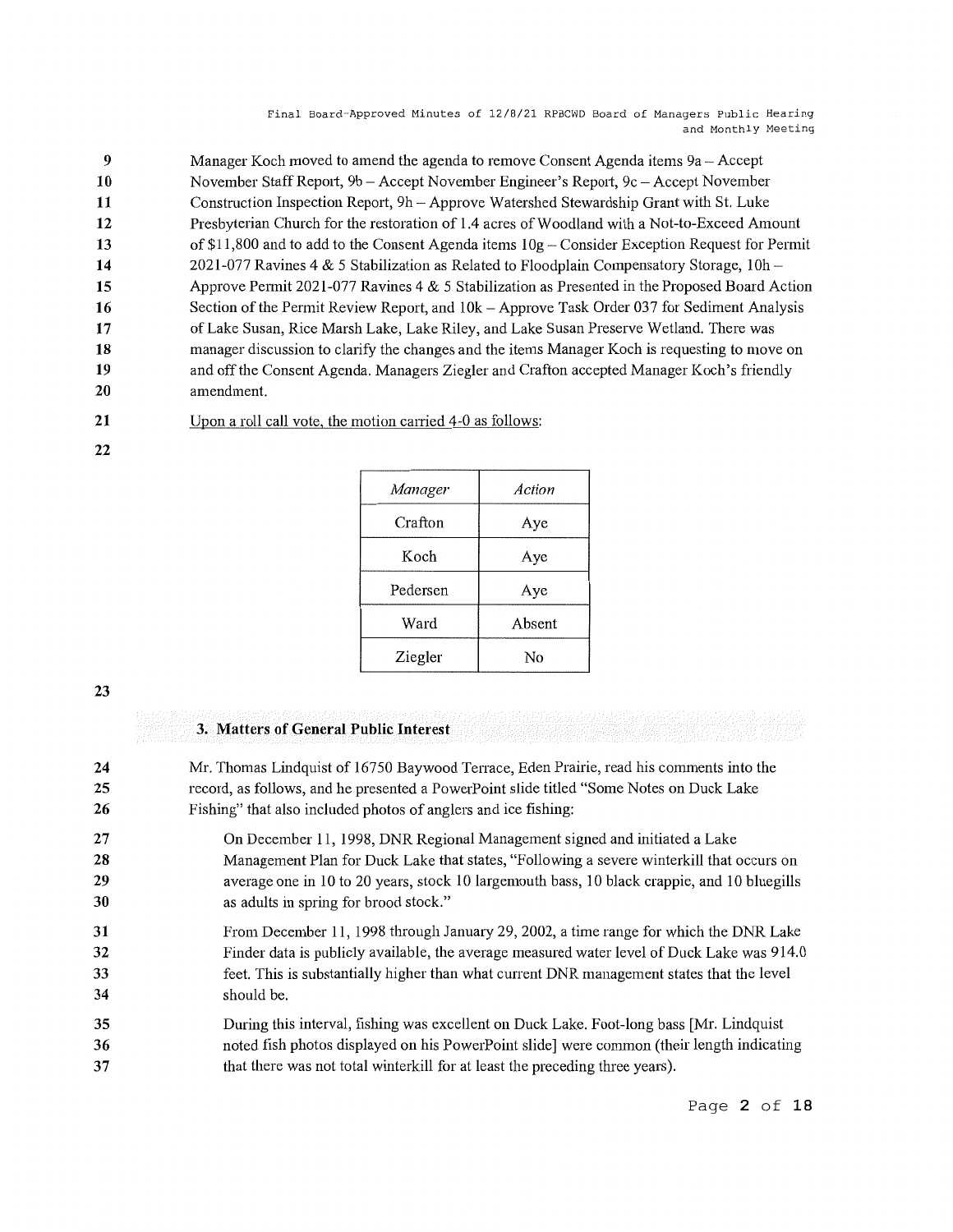| 38 | During more recent years, meaning from May 8, 2013, and onward, available data suggests         |
|----|-------------------------------------------------------------------------------------------------|
| 39 | Duck Lake's average water level has been 0.5 to 1.0 feet lower than it was in the period        |
| 40 | from December 11, 1998 to January 29, 2002. Since Duck Lake's average depth is only             |
| 41 | about three feet, a one-foot decrease in its depth would equate to a 33% decrease in water      |
| 42 | volume, and accordingly a 33% decrease in the amount of dissolved oxygen available to           |
| 43 | sustain the fish population during the winter. It should therefore be no surprise that in these |
| 44 | more recent years, winterkill has been the norm, not the exception.                             |
| 45 | As winterkill has become the norm for Duck Lake, restocking the lake with bass, crappies        |
| 46 | and bluegills has become impractical.                                                           |
| 47 | Mr. Lindquist concluded his comments by stating to make Duck Lake a good fishing lake           |
| 48 | again, make the real-world measured average lake water level at least as high as it was for     |
| 49 | the 31 years from September 15, 1970 through January 29, 2002, which was 914.1 feet.            |
| 50 |                                                                                                 |
|    | 4. Public Comment on 2022 Budget and Levy                                                       |

**51 52**  Vice President Pedersen opened the floor for public comment on the District's 2022 budget and levy as the Board adopted in September. No comments were raised.

**53** 

### **5. Public Hearing on Upper Riley Creek Stabilization Project**

**54 55 56 57 58 59 60 61 62 63 64 65**  Manager Ziegler moved to open the public hearing on the Upper Riley Creek Stabilization Project. Manager Crafton seconded the motion. Manager Koch said he didn't think the attachment about this item was sufficient for the public to be able to discuss it. He said he was taken aback by this agenda item. He asked if the District published notice about a public hearing. Interim Administrator Jeffery responded yes, the District did publish the public notice as required. Administrator Jeffery said no action is being taken on the project tonight, and the feasibility study has previously been presented, and the District is looking to take public comment tonight on this project. Manager Koch said he thinks it would be appropriate to discuss whether the District wants another public hearing or public comment opportunity on this project. Interim Administrator Jeffery added that the CAC will have an opportunity to review and comment on this project as well. Upon a roll call vote, the motion to open the public hearing carried 4-0 as follows:

**66** 

| Manager  | Action |
|----------|--------|
| Crafton  | Aye    |
| Koch     | Aye    |
| Pedersen | Aye    |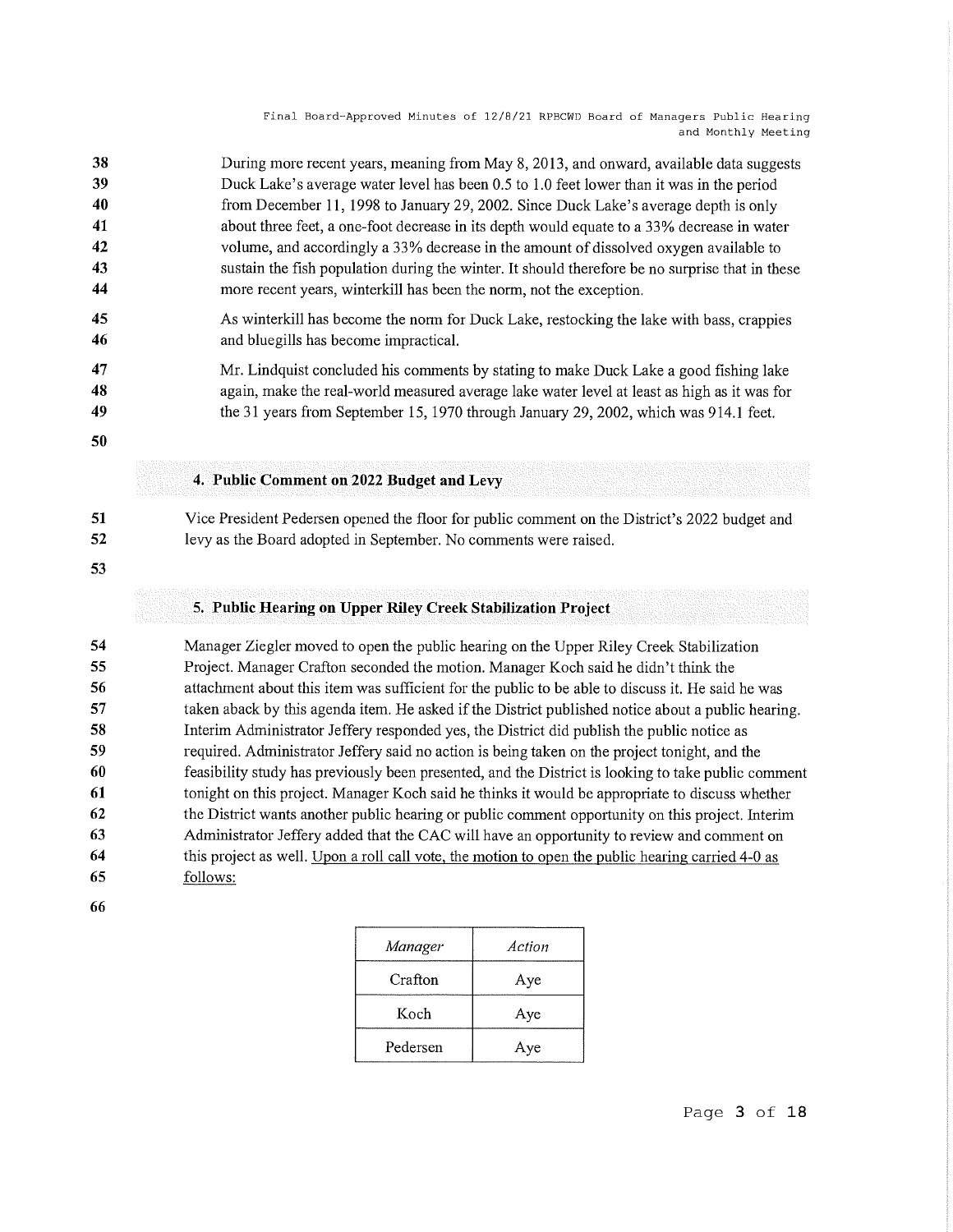| Ward    | Absent |
|---------|--------|
| Ziegler | Aye    |

**67** 

**83 84** 

**85** 

**68 69 70 71 72 73 74**  Interim Administrator Jeffery summaiized the project and introduced Ms. Shanna Braun, senior environmental scientist at Barr Engineering Company. Ms. Braun presented a PowerPoint presentation "Upper Riley Creek Ecological Enhancement Plan" and noted she is the project manager working to help develop this plan. She summarized the project's vision to provide an ecologically diverse stream reach that: improves ecological functions, provides diverse habitat layers, significantly reduces streambank erosion, and enhances public access and understanding of the importance of stable streams.

**75 76 77 78 79 80**  Ms. Braun explained the adaptive management approach being taken with this project. Ms. Braun explained the District prioritized this reach of Upper Riley Creek in 2018 and that the reach was included in the District's 10-Year Plan. She went through the District's total benefit score for the project, describing how and why the 2018 score of39 was adjusted in 2021 to a score of 48. She said this project score is higher than other not-yet-implemented projects in the District's 10-Year Plan, which is why this project is a higher priority.

**81 82**  Ms. Braun discussed the issues the project addresses and possible enhancement measures that have been identified. She summarized the project's anticipated outcomes, including:

> • Total estimated reduction in pollutant loading of 470,000 pounds per year of Total Suspended Solids (TSS) and 250 pounds per year of Total Phosphorous (TP)

•Critical ecological health improvement of Upper Riley Creek and Lake Susan.

**86 87 88 89**  Ms. Braun said this project is essential for working toward the District's goal of removing Lake Susan and Riley Creek from the MPCA Impaired Waters list. She added that this project also supports the City of Chanhassen in achieving its Minnesota Pollution Control Agency MS4 permit requirements.

**90 91 92 93 94 95**  Ms. Braun went through the project's proposed future steps, outlined by year, estimated cost, and leader. She talked about the future steps including ordering of the project and its design, bidding and awarding of the contract, implementation, and post-construction and long-term activities. She stated the District's estimated total financial contribution is \$1,885,000, including 50% storm sewer outfalls, and the City of Chanhassen's estimated contribution is \$571,000, also including 50% storm sewer outfalls.

**96**  Vice President Pedersen called for comments and questions from the public.

**97 98 99 100 101 102 103**  Mr. David Benedict said he lives on Lake Susan, and he is excited about this public hearing and project. He sees this project as necessaiy and exciting, as the phosphorous effects on Lake Susan are very evident. He asked if there are estimated numbers about how many pounds of Total Phosphorous this project would prevent from entering Lake Susan. Interim Administrator Jeffery didn't have that number but commented that reducing even one pound of phosphorous from entering Lake Susan could reduce the amount of blue-green algae in the lake by about 500 pounds. Mr. Benedict said he understands that this one project wouldn't fix all of Lake Susan's

Page **4 of 18**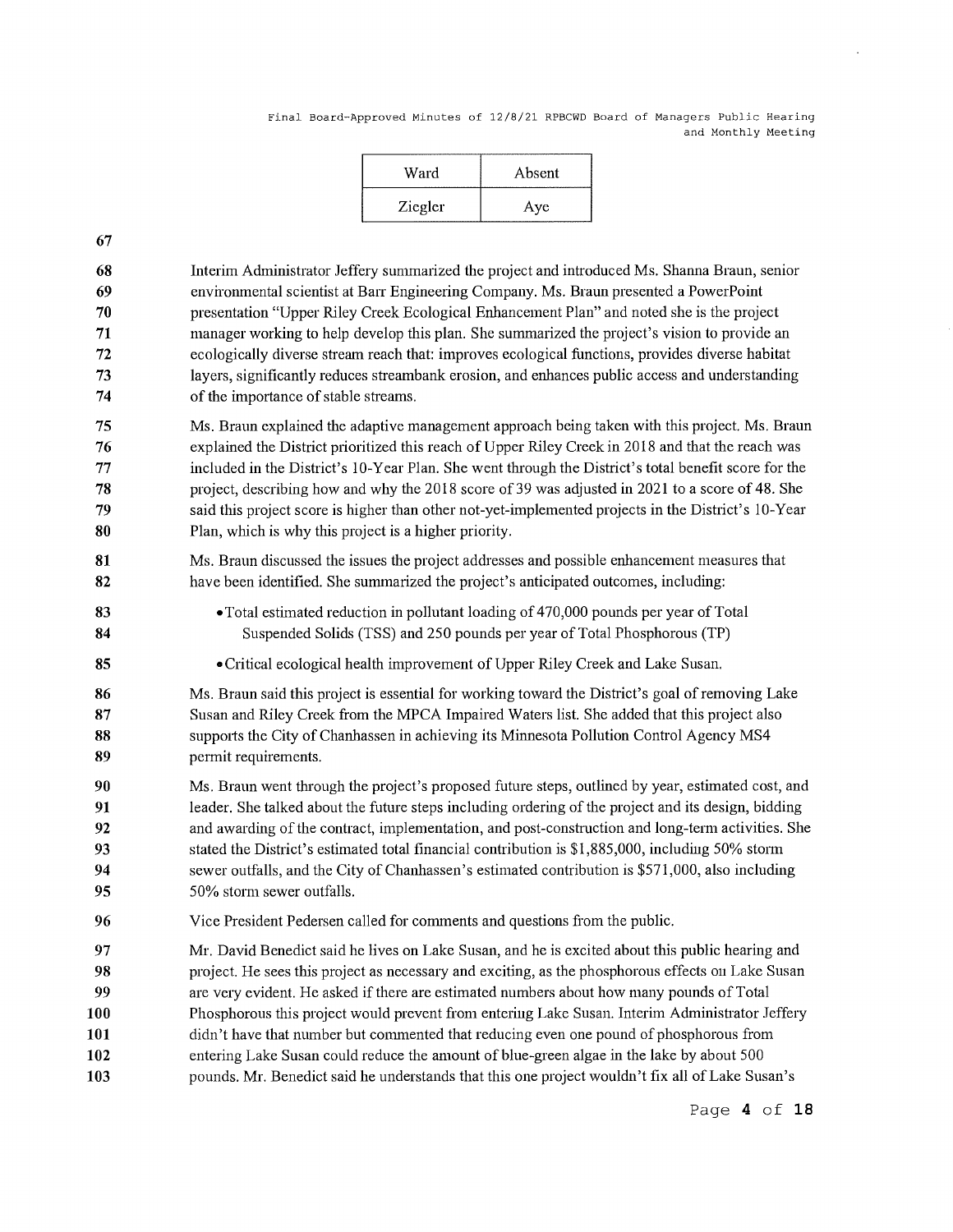- **104 105**  problems but will help. He encouraged the District to move forward with this project as soon as possible.
- **106 107 108 109 110**  Mr. Fred Kamps said he has been a resident of Lake Susan for 21 years and has been involved with the District during some of that time. He said the algae bloom in the lake this year was more extensive than in any year since he has lived there. Mr. Kamps asked if the proposed project is successful, will the lake have different issues, such as watermilfoil or other things in the lake. He also asked how lake levels will be addressed.
- **111 112 113 114 115 116 117 118**  Interim Administrator Jeffery said he is happy to meet with Mr. Benedict and Mr. Kamps to talk in more detail. Interim Administrator Jeffery said yes, as lake water clarify improves, there is an increased propensity for growth of aquatic vegetation, and there is a possibility for aquatic invasive species to grow. Mr. Benedict commented it's his understanding that the District needs to do projects to reduce phosphorous entering the lake before the District would undertake investing in projects such as alum treatments. He asked if it is correct to characterize the proposed project as a beneficial first step of other possible large and essential steps. Interim Administrator Jeffery said yes.
- **119 120 121 122 123 124 125**  Manager Koch asked if this project would be similar to the project in Lower Riley Creek. Interim Administrator Jeffery said a better comparison would be to the Middle Riley Creek project. Manager Koch asked that the feasibility report be circulated again to the managers. Manager Koch asked if estimated costs could be added to the project timeline, to indicate estimated projects costs in line with the project tasks and years. Manager Koch asked what the next step would be. Interim Administrator Jeffery said the next step would be soliciting feedback on the project from the CAC and asking the Board to order the project.
- **126 127**  Manager Crafton moved to close the public hearing on the Upper Riley Creek Stabilization project. Manager Ziegler seconded the motion.
- **128**  Upon a roll call vote, the motion carried 4-0 as follows:
- **129**

| Manager  | Action |
|----------|--------|
| Crafton  | Aye    |
| Koch     | Aye    |
| Pedersen | Aye    |
| Ward     | Absent |
| Ziegler  | Ave    |

**130** 

## **6. Reading and Approval of Meeting Minutes**

**131 132**  **a. November 3, 2021, RPBCWD Board of Managers Regular Meeting**  Manager Crafton moved to accept the minutes of the November 3rd RPBCWD Board of

Page **5 of 18**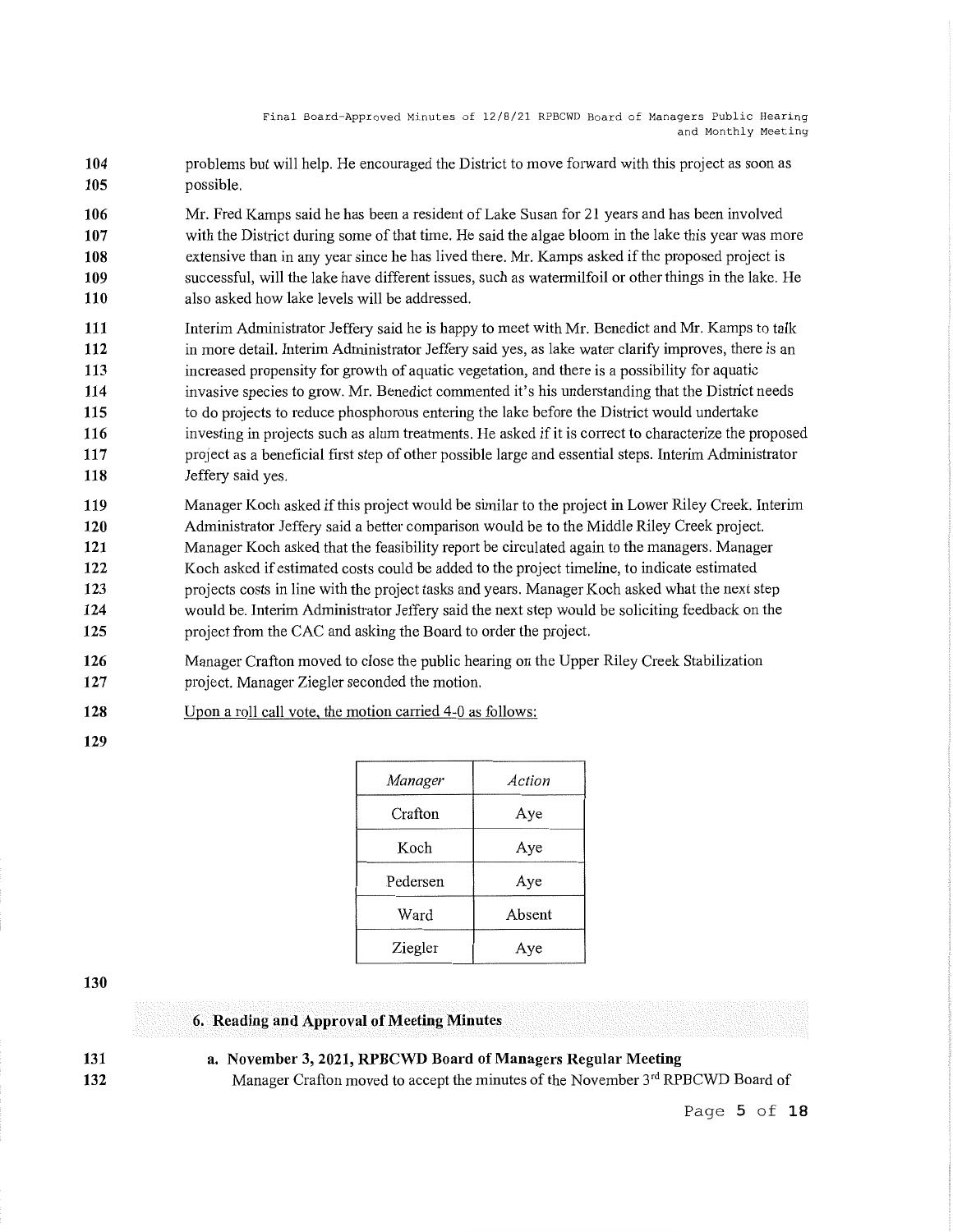**133 134 135 136 137 138**  Managers Regular meeting. Manager Ziegler seconded the motion. Manager Ziegler noted an edit to include the title of President after Dick Ward's name in the attendee list. He noted on line 45 the word "wants" should be "want." He asked to revise the sentence on line 239 to clarify the point will be brought to the Board at a future meeting to discuss. He said the words "did not" should be inserted into line 366. Manager Ziegler said the word "outlet" should be inserted before the word "elevation" in line 512.

**139 140**  The managers agreed to the friendly amendment by unanimous consensus. Upon a roll call vote, the motion carried 4-0 as follows:

**141** 

| Manager  | Action |
|----------|--------|
| Crafton  | Aye    |
| Koch     | Aye    |
| Pedersen | Aye    |
| Ward     | Absent |
| Ziegler  | Aye    |

**142** 

**143 b.November 15, 2021, RPBCWD Board of Managers Special Meeting** 

**144 145 146 147**  Manager Ziegler moved to approve the minutes of the November 15<sup>th</sup> RPBCWD Board of Managers Special Meeting. Manager Crafton seconded the motion. Manager Ziegler noted one change to line 79 to replace the word "consultant" with "headhunter." Manager Crafton accepted the friendly amendment.

**148**  Upon a roll call vote, the motion carried 4-0 as follows:

**149** 

| Manager  | Action |
|----------|--------|
| Crafton  | Aye    |
| Koch     | Aye    |
| Pedersen | Aye    |
| Ward     | Absent |
| Ziegler  | Aye    |

**150** 

**151**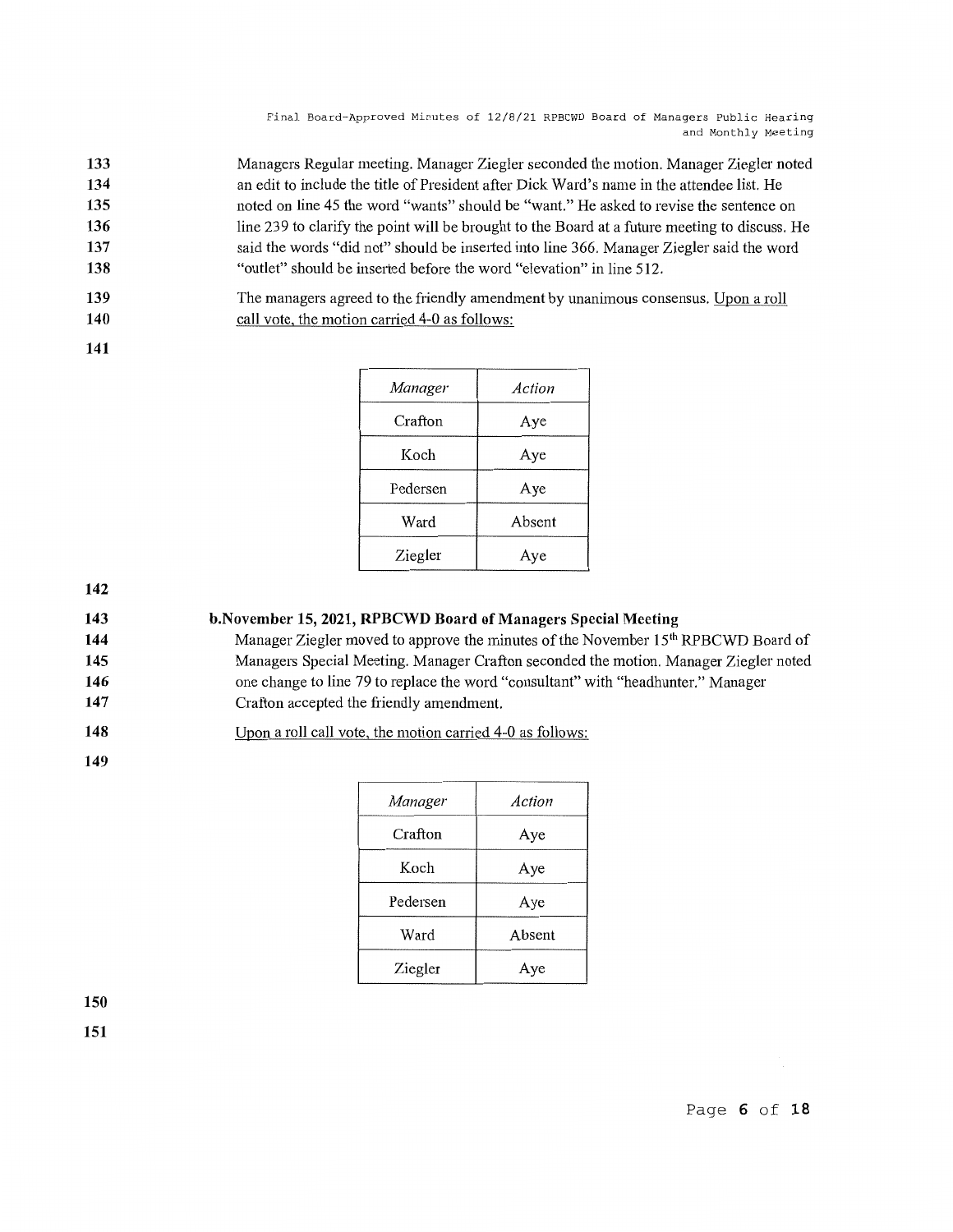|     | 7. CAC                                                                                              |
|-----|-----------------------------------------------------------------------------------------------------|
| 152 | Mr. Jeff Weiss reported on the CAC's November 15 <sup>th</sup> meeting. He said the CAC appreciated |
| 153 | Interim Administrator Jeffery's presentation on the District's rules and permit review process.     |
| 154 | Mr. Weiss noted the CAC will meet next week and will appoint a Committee chair and secretary.       |
| 155 | Mr. Weiss stated three of the CAC members volunteered to assist Interim Administrator Jeffery       |
| 156 | on an MPCA planning grant application for stormwater, wastewater, and community resilience.         |
| 157 | Mr. Weiss reported that 12 of the 14 current CAC members plan to continue to serve on the           |
| 158 | Committee in 2022.                                                                                  |
| 159 | Interim Administrator Jeffery said the last time the Board discussed CAC member numbers, the        |
| 160 | Board decided 12 members is the minimum member number. The Board and staff discussed the            |
| 161 | number of CAC members planning to serve in 2022 and member term lengths. Manager Koch               |
| 162 | expressed his opinion that the current CAC members shouldn't automatically be reappointed.          |
| 163 | Manager Koch moved to authorize staff to execute public solicitations for CAC members in the        |
| 164 | same way the District did so last year, for the Board to discuss applications received and          |
| 165 | appointments at its January meeting for appointments to be effective February 1. Upon a roll call   |
| 166 | vote, the motion carried 4-0 as follows:                                                            |

**167** 

| Manager  | Action |
|----------|--------|
| Crafton  | Aye    |
| Koch     | Aye    |
| Pedersen | Aye    |
| Ward     | Absent |
| Ziegler  | Aye    |

**168** 

**169** 

**170 171**  Vice President Pedersen said the Board needs to appoint a representative for the CAC's December 20<sup>th</sup> meeting. Manager Crafton volunteered.

**172** 

## **8. Personnel Committee**

**173** 

#### **a. Committee Report**

**174 175 176 177**  Vice President Pedersen reported on the delay of receiving the benefits information from the District's benefits representative. She said the Personnel Committee spent its meeting time this week reviewing for the first time the benefits information. She said the Committee had questions and hasn't received all the answers yet. Vice President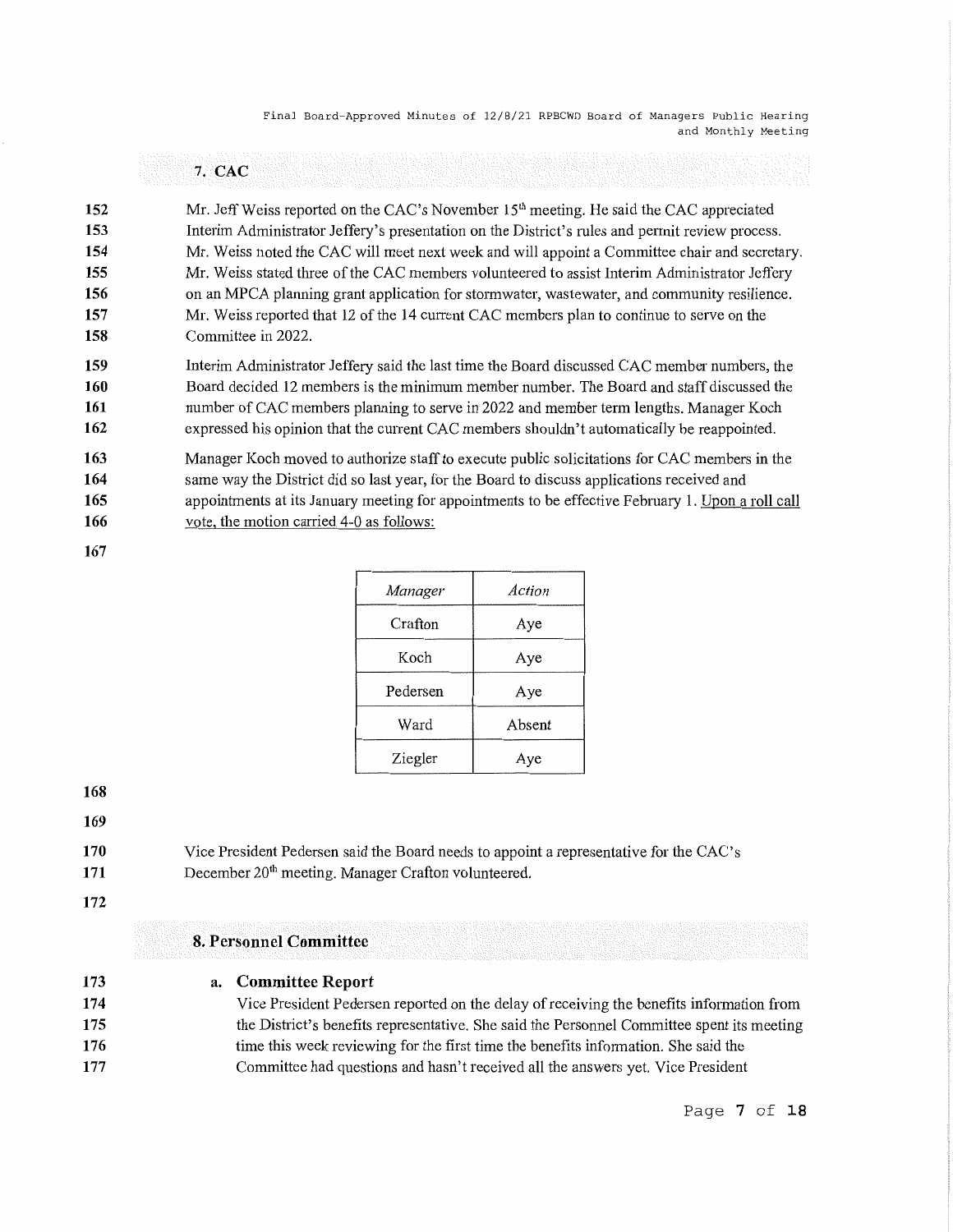- **178 179**  Pedersen recommended this item be continued. The Board agreed by unanimous consent to continue this item at a time and date to be determined later in this meeting.
- **180**

### **9. Consent Agenda**

**181 182 183 184 185 186 187 188 189 190 191 192 193**  Manager Koch moved to approve the Consent Agenda as amended earlier in the meeting and adopt all the resolutions referred to in the Barr reports that are part of those various items on the Consent Agenda. Manager Ziegler seconded the motion. The Consent Agenda included item 9d Approve Payment Application  $#1$  for Pioneer Wetland Restoration, Approve,  $9e -$ Approve Payment Application #1 for Middle Riley Creek Restoration, 9f - Approve Permit 2021-048 Vogel Shoreline Stabilization as presented in the proposed Board action of the permit review report, 9g Approve Permit 2021-076 Purgatory Creek Sediment Removal at Scenic Heights as presented in the proposed Board action section of the permit review report,  $10g -$ Consider Exception Request for Permit 2021-077 Ravines  $4 \& 5$  Stabilization as Related to Floodplain Compensatory Storage,  $10h -$  Approve Permit 2021-077 Ravines 4 & 5 Stabilization as presented in the proposed Board action section of the permit review report,  $10k - A$ pprove Task Order 037 for Sediment Analysis of Lake Susan, Rice Marsh Lake, Lake Riley, and Lake Susan Preserve Wetland.

#### **194**  Upon a roll call vote, the motion carried 4-0 as follows:

**195** 

| Manager  | Action |
|----------|--------|
| Crafton  | Aye    |
| Koch     | Aye    |
| Pedersen | Aye    |
| Ward     | Absent |
| Ziegler  | Aye    |

**196** 

**197** 

#### **10. Action Items**

| 198 | a. Items Pulled from Consent Agenda |                                                                                     |
|-----|-------------------------------------|-------------------------------------------------------------------------------------|
| 199 | I.                                  | <b>Accept November Staff Report</b>                                                 |
| 200 |                                     | Manager Koch said under page 1, regulatory programs, he needs to know what          |
| 201 |                                     | is happening with the three Lotus Lake items. Interim Administrator Jeffery         |
| 202 |                                     | said one of the items, the Eliasen after-the-fact permit, is on the agenda tonight. |
| 203 |                                     | He said he hasn't worked out how to proceed regarding the sand blanket              |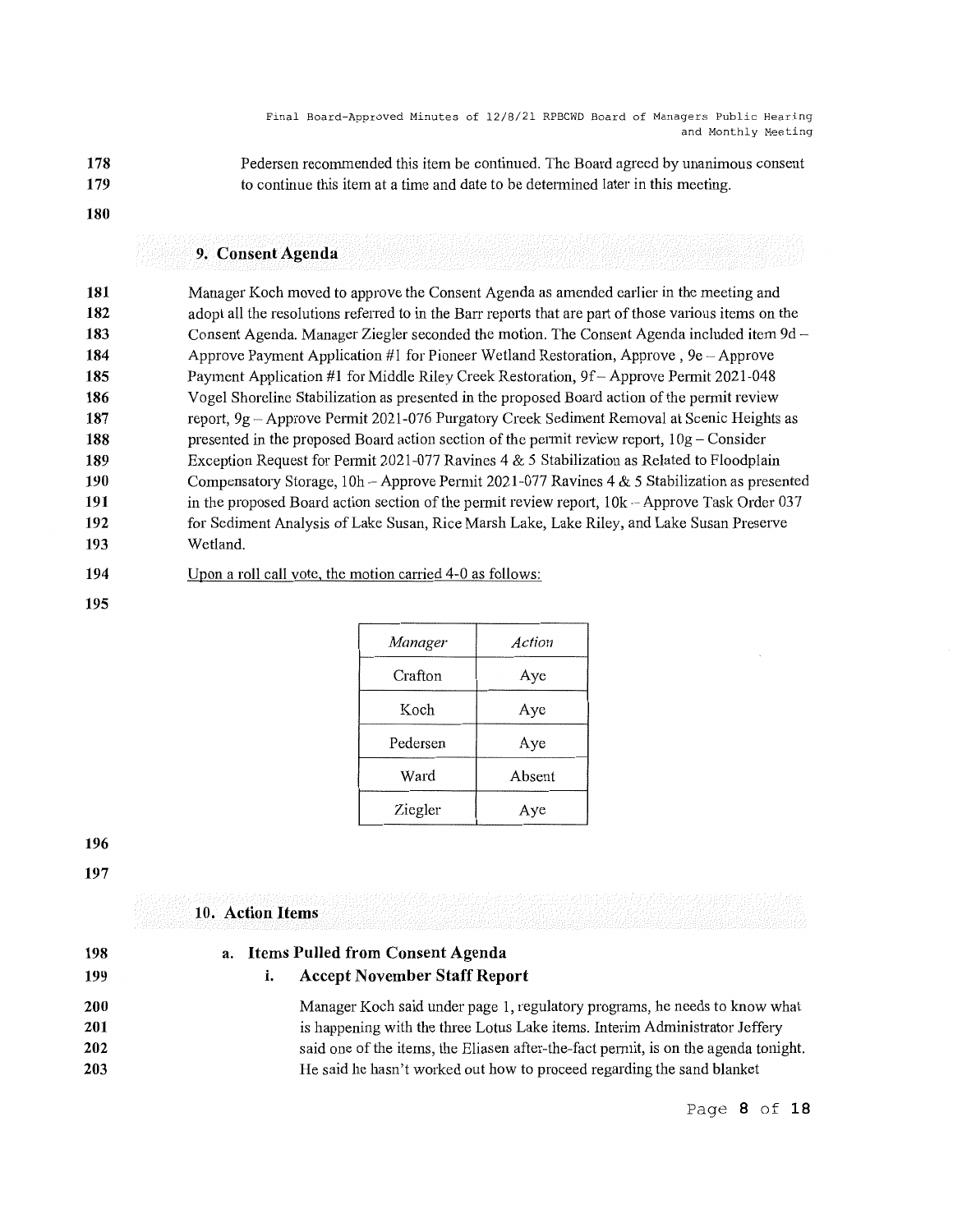| 204 | application and the violation, even though Manager Koch reported he saw it        |
|-----|-----------------------------------------------------------------------------------|
| 205 | occur. Manager Koch said he has pictures and video he can send to Interim         |
| 206 | Administrator Jeffery and would be happy to fill out an affidavit. Manager        |
| 207 | Koch said the gentleman knew better. Manager Koch said he is of the school of     |
| 208 | thought that if you have them on the books, enforce them. He asked Interim        |
| 209 | Administrator Jeffery to consult with Counsel Smith about possible ways to        |
| 210 | proceed. Manager Koch asked going forward for these types of violations to be     |
| 211 | addressed or for the Board to make a decision not to address them.                |
| 212 | Manager Koch asked about the violation on the west side of Lotus Lake.            |
| 213 | Interim Administrator Jeffery said that property on Frontier Trail is immediately |
| 214 | adjacent to the lake and needs to put in a stormwater BMP. Interim                |
| 215 | Administrator Jeffery said he met with the City of Chanhassen twice to talk       |
| 216 | about the bigger picture of making sure there is alignment between the City's     |
| 217 | permit process and the District's process. He reported the City of Chanhassen is  |
| 218 | in process of implementing an online permitting system, and that system will      |
| 219 | indicate to applicants if they need to contact the District about a watershed     |
| 220 | permit. Interim Administrator said he will follow up on that violation.           |
| 221 | Manager Koch asked if the District could come up with a LiDAR program as          |
| 222 | part of its monitoring program. Interim Administrator Jeffery said Carver         |
| 223 | County updates its LiDAR every other year, and the District could reach out       |
| 224 | about participating. Engineer Sobiech said Hennepin County is in the early        |
| 225 | stages of setting up a LiDAR program, and now would be a good time to reach       |
| 226 | out to Hennepin County if the District is interested in participating.            |
| 227 | Manager Koch also asked if staff is considering correlating this year's runoff    |
| 228 | data with its rainfall data to help calibrate the District's models.              |
| 229 | Manager Koch talked about the wetland metrics work done by the state of           |
| 230 | North Dakota, and he was wondering if the District could make use of that         |
| 231 | work.                                                                             |
| 232 | Manager Koch talked about the Hennepin County chloride program and how            |
| 233 | the target audience seems narrow. He commented the District should want to        |
| 234 | include as broad an audience as possible. Interim Administrator Jeffery noted     |
| 235 | this campaign is focused on the audiences Hennepin County identified as not       |
| 236 | yet being engaged, but the program as a whole will target a broader audience.     |
| 237 | Manager Koch commented on the staff report item about the Lower Riley Creek       |
| 238 | Stabilization, and he asked if staff could figure out a way to capture project    |
| 239 | progress in ways other than photographs.                                          |
| 240 | Manager Koch said regarding the Rice Marsh Lake project and the Kraken            |
| 241 | device installation issues, is there monitoring in and out of that equipment so   |
| 242 | the District gets good data on how well they do. Interim Administrator Jeffery    |
| 243 | said yes, there is an access port in the equipment, so staff member Maxwell can   |
| 244 | get the monitoring data.                                                          |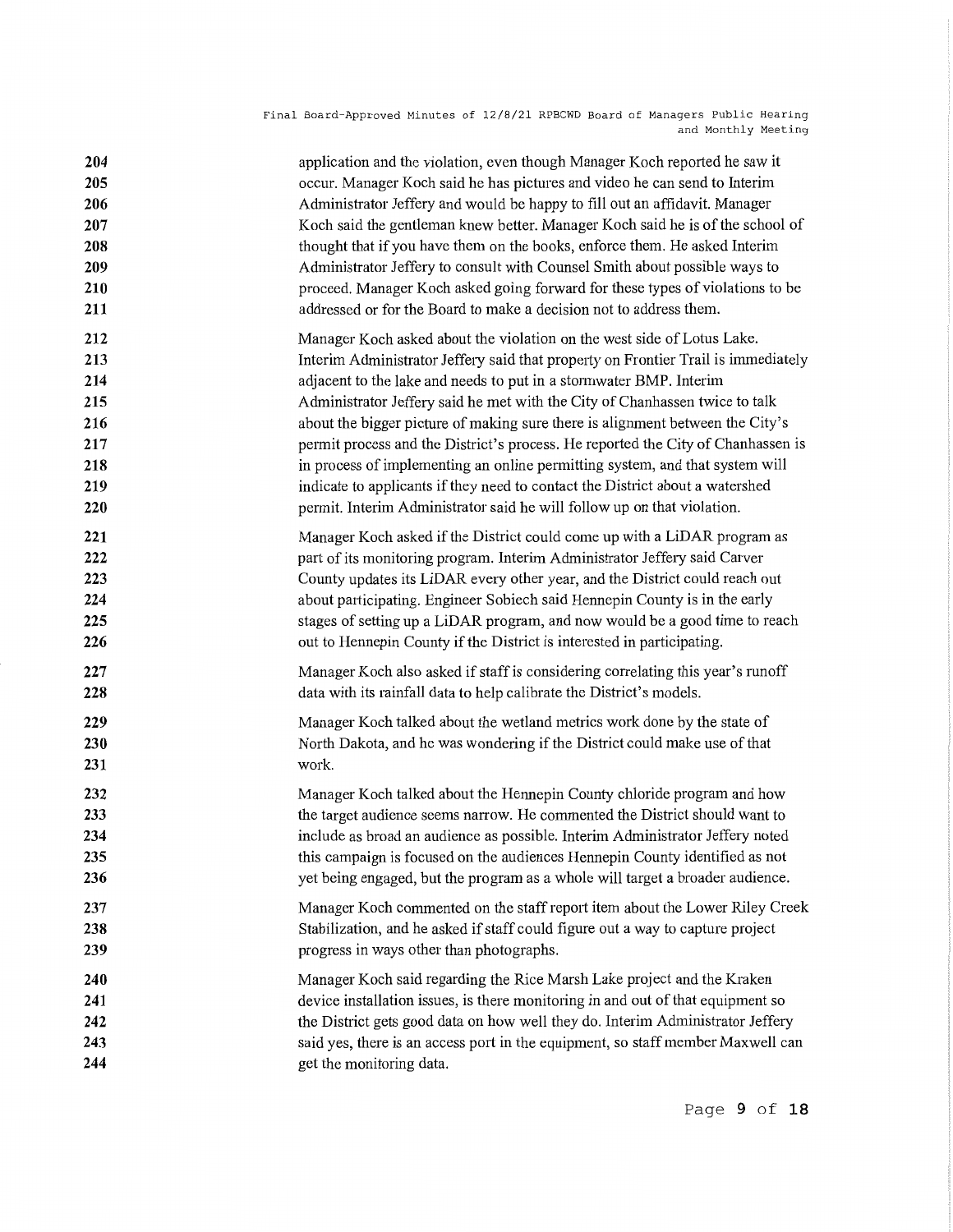| 245 | Manager Koch asked if the Board should move into closed session to discuss      |
|-----|---------------------------------------------------------------------------------|
| 246 | the Molnau Trucking item because he doesn't want the District to blow its       |
| 247 | client-attorney privilege and doesn't want to let the District's bargaining     |
| 248 | positions be known before they have to be known. Attorney Smith said the        |
| 249 | Minnesota Supreme Court is very clear on the scope of going into a closed       |
| 250 | meeting, which is for cases where litigation strategy is the topic and in cases |
| 251 | where litigation is much more present than in the District's issue with Molnau  |
| 252 | Trucking. Attorney Smith said District Legal Counsel doesn't see the Molnau     |
| 253 | Trucking item to be an appropriate subject for closing the meeting. He said     |
| 254 | there are some actions the Board could take this evening that would be first    |
| 255 | steps, and he could talk further with Manager Koch if he wants.                 |
| 256 | Manager Koch moved to accept the November staff report. Manager Crafton         |
| 257 | seconded the motion. Upon a roll call vote, the motion carried 4-0 as follows:  |
|     |                                                                                 |

| Manager  | Action |
|----------|--------|
| Crafton  | Aye    |
| Koch     | Aye    |
| Pedersen | Aye    |
| Ward     | Absent |
| Ziegler  | Aye    |

### **259 260**

**258** 

#### **ii. Accept November Engineer's Report**

Manager Koch said on page 4 of 8 regarding Silver Lake Water Quality, he looked at the two pictures and they struck him as showing extreme compaction. He wanted to make sure the sites are not in final condition. Interim Administrator Jeffery said staff is in communication about the final punch list with the contractor, who needs to provide adequate topsoil and decompaction on the site.

Manager Koch commented photos included in the Engineer's report on page 5 regarding Middle Riley Creek seem to show steep grading on the slopes. He noted he isn't an engineer but has some physics background, and he would like to make sure going forward the District puts adequate slopes to minimize erosion on these banks.

Manager Koch moved to accept the November Engineer's report. Manager Ziegler seconded the motion. Upon a roll call vote, the motion carried 4-0 as follows:

**274 275** 

Page **10 of 18**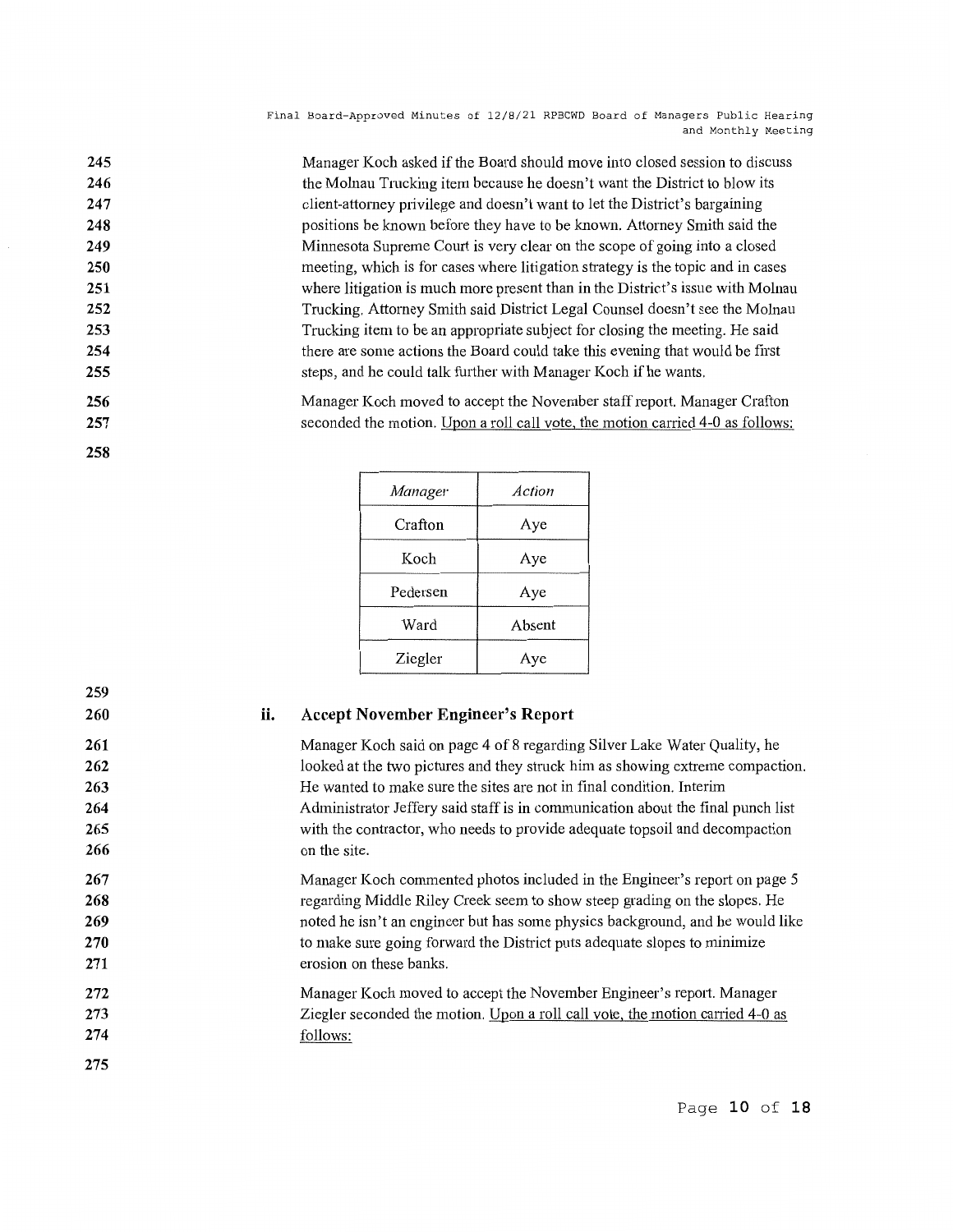| Manager  | Action |
|----------|--------|
| Crafton  | Aye    |
| Koch     | Aye    |
| Pedersen | Aye    |
| Ward     | Absent |
| Ziegler  | Aye    |

**276 277** 

**iii. Accept November Construction Inspection Report** 

> Manager Koch asked if going forward it would be possible to add updates to the report to indicate what has been addressed and what has been done. Vice President Pedersen thanked staff for adding the location maps into the report.

Manager Koch moved to accept the November Construction Inspection Report. Manager Ziegler seconded the motion. Upon a roll call vote, the motion carried 4-0 as follows:

| Manager  | Action |
|----------|--------|
| Crafton  | Aye    |
| Koch     | Aye    |
| Pedersen | Aye    |
| Ward     | Absent |
| Ziegler  | Ave    |

| 285 |  |
|-----|--|
| 286 |  |
| 287 |  |
| 288 |  |
| 289 |  |
| 290 |  |
| 291 |  |
| 292 |  |
| 293 |  |
| 294 |  |
| 295 |  |
| 296 |  |

#### **iv. pprove Watershed Stewardship Grant with St. Luke Presbyterian Church for the Restoration of 1.4 Acres of Woodland with a Not-to-Exceed Amount of \$11,800**

Manager Koch explained he pulled this item off the Consent Agenda because the project seems to be focused on restoring woodlands, and he is against without good reason spending money on woodlands without direct connection to improving waters. Interim Administrator Jeffery talked about the ecosystem approach to restoring soil health and the beneficial impact of such to water resources. Ms. Forbes talked further about the grant review committee discussions and future points of discussion as well as about this project with St. Luke Presbyterian Church.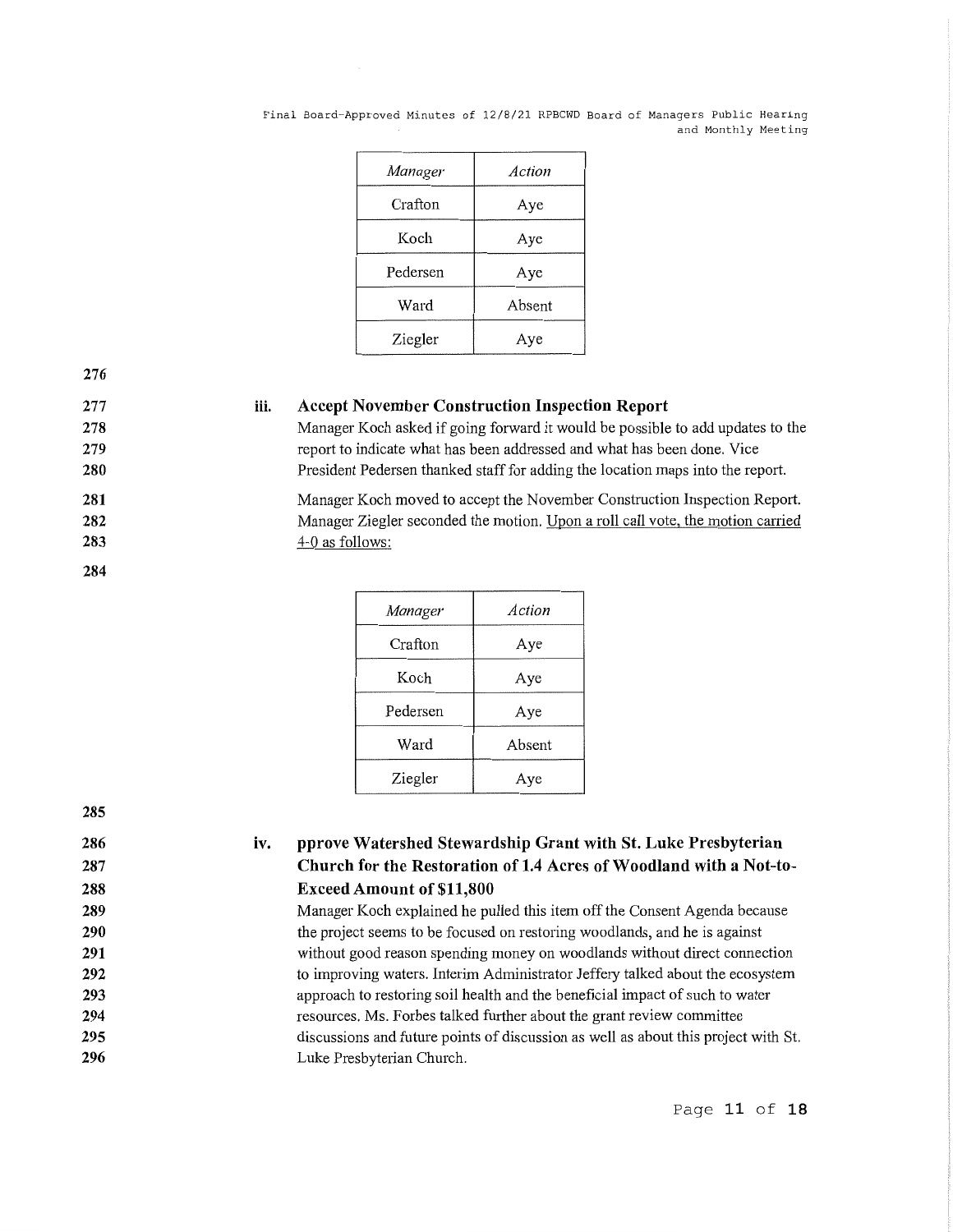| 297        | Manager Koch said he believes it is really important the District has clear        |
|------------|------------------------------------------------------------------------------------|
| 298        | criteria that ties into waterbodies or groundwater, so the District can say it has |
| 299        | as objective a process as possible. He said he is not in favor of this project.    |
| 300        | Interim Administrator Jeffery said the District does complete a scoresheet on      |
| 301        | grant projects. He said he hears Manager Koch's comments.                          |
| 302        | Managers Ziegler and Crafton commented about the need for increasing               |
| 303        | infiltration and restoring functionality of the landscape for groundwater          |
| 304        | recharge. Manager Crafton spoke about the benefits of this proposed project.       |
| 305        | Manager Crafton moved to approve the watershed stewardship grant with St.          |
| 306        | Luke of Minnetonka Presbyterian Church as recommended by staff. Manager            |
| 307        | Ziegler seconded the motion.                                                       |
| 308<br>309 | Upon a roll call vote, the motion carried 3-1 as follows:                          |

| Action |
|--------|
| Aye    |
| No     |
| Aye    |
| Absent |
| Aye    |
|        |

# **310**

| 311 | b. Approve Payment Application #1 for Molnau Trucking LLC for Silver                                 |
|-----|------------------------------------------------------------------------------------------------------|
| 312 | Lake Water Quality Improvement Project and Consider Action in Response                               |
| 313 | to Contractor Delay                                                                                  |
| 314 | Interim Administrator Jeffery explained that in front of the Board is Payment                        |
| 315 | Application #1 from Molnau Trucking for work it performed and is owed. He said there                 |
| 316 | is another item in front of the Board, and he summarized the situation. Interim                      |
| 317 | Administrator Jeffery stated Molnau Trucking was given two windows within which to                   |
| 318 | complete its work, the latest of which had a substantial completion date of September                |
| 319 | 30, 2021.                                                                                            |
| 320 | Interim Administrator Jeffery listed the dates and details of Molnau Trucking's                      |
| 321 | activities, starting on October 15, 2021, the date Molnau Trucking mobilized onto the                |
| 322 | site to begin the clearing. Interim Administrator Jeffery said on October 27 <sup>th</sup> pipes and |
| 323 | structures were installed but not to spec or meeting the requirements of the District. He            |
| 324 | said part of this issue with the installation was not Molnau Trucking's fault as the                 |
| 325 | manufacturer did not send the correct slab collar. Interim Administrator Jeffery detailed            |
| 326 | activities throughout November, explaining that on November $23rd$ the District provided             |
| 327 | a punch list of items to be completed by November $30th$ , He said that on November $30th$ ,         |

Page **12 of 18**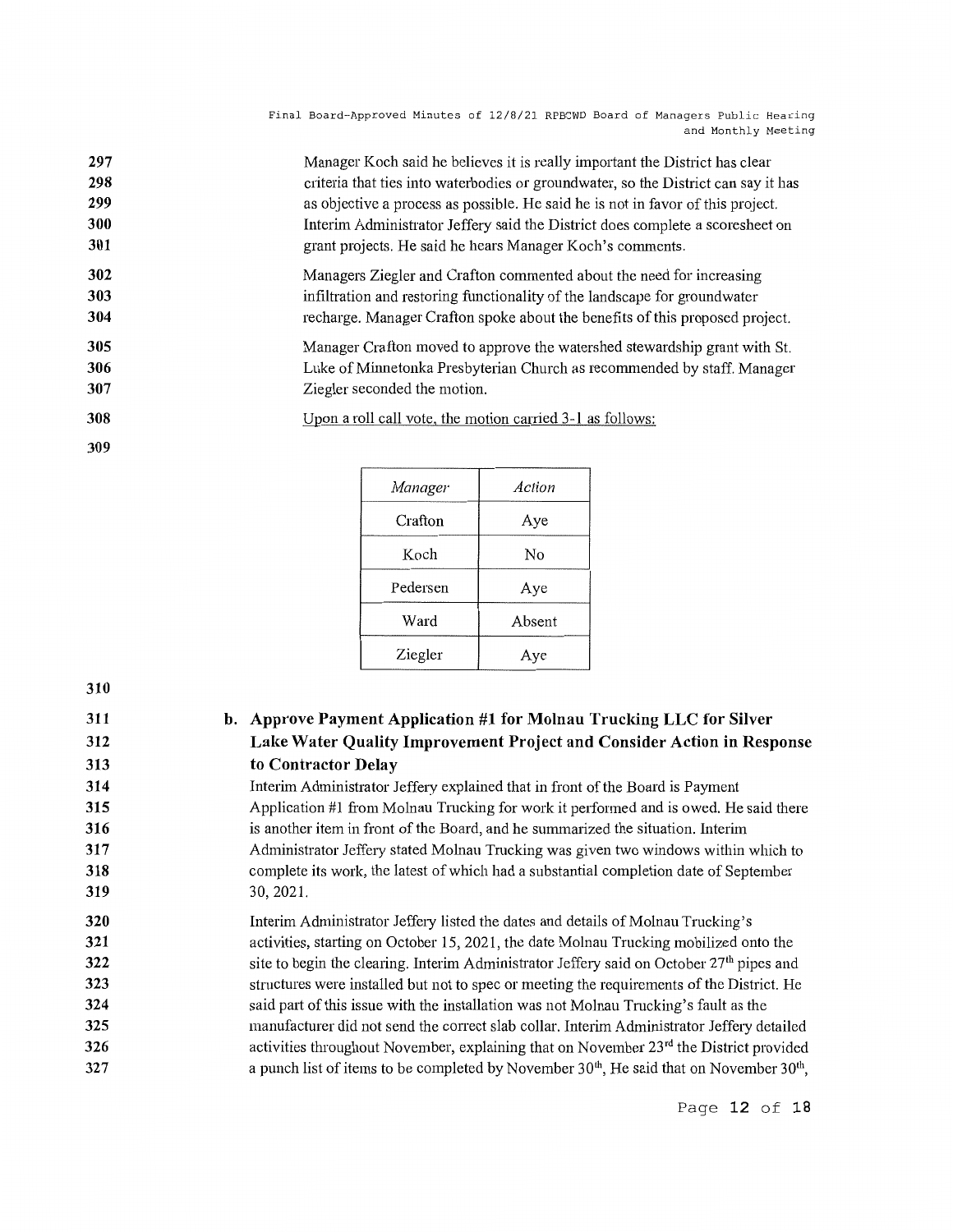**328 329**  Barr staff member Jen Koehler went onto the site and found eight of nine punch list items not yet completed.

**330 331 332 333 334 335 336 337 338 339**  Interim Administrator Jeffery stated Molnau Trncking contacted him on December 2n<sup>d</sup> asking if the District could pay the Payment Application #1 by December  $3<sup>rd</sup>$ . He said Molnau Construction will submit another payment application. He explained the second payment application will be substantial enough to cover the \$30,000 in liquidated damages staff owed to the District from Molnau Trucking per performance issues. Interim Administrator Jeffery acknowledged the additional amount of time Barr Engineering had to spend on this project. He said Molnau Trncking is still under contract with the District, and he brought up the idea of the District dissolving the contract with Molnau and working directly with Prairie Restorations for the remaining work.

- **340 341 342 343 344 345 346 347 348 349 350 351**  Attorney Smith reiterated the District has a payment application, which the District Engineer has certified is complete and conforms to plans and specifications and recommends payment. Attorney Smith noted that as Interim Administrator Jeffery outlined, there is a series of performance problems that triggered the liquidated damages provision of the contract. Attorney Smith said the amount of liquidated damages is \$30,000, and the amount anticipated to be included in payment application #2 would cover the liquidated damages. Attorney Smith explained that as Interim Administrator Jeffery stated, the District continuing to work with Molnau Trucking is not in the District's best interest and it would be better to proceed to terminate the agreement and turn to work directly with Prairie Restoration. He said ideally the District and Molnau Trucking would negotiate an end to the contract to avoid any additional cost to the District.
- **352 353 354 355**  Engineer Sobiech commented the majority of the remaining work on the site is tied to vegetation establishment over the next three years. Interim Administrator Jeffery asked if Molnau has outstanding payment for work performed that is equal to the liquidated damages owed to the District. Engineer Sobiech said yes.
- **356 357 358 359 360 361 362 363 364**  Manager Crafton moved to follow through to work out an end to the contract with Molnau Trucking and to deduct the \$30,000 in liquidated damages. Interim Administrator Jeffery noted that the District is considering approval of paying payment application  $#1$ , which the District owes, and consideration of authorizing working directly with Prairie Restoration for the remaining work, and authorizing him, Attorney Smith, and Engineer Sobiech to negotiate an end to the contract. Manager Ziegler seconded the motion. Manager Crafton amended her motion to approve paying Molnau Trucking's payment application #1 in the amount of \$88,243.39. Manager Ziegler agreed to the amendment.
- **365 366 367 368 369**  Interim Administrator Jeffery reminded the Board that Molnau Trncking has already completed work beyond what it invoiced in Payment Application  $#1$ , and the cost of the work not yet invoiced totals more than \$30,000. Manager Koch asked what work Molnau Trncking hasn't yet completed. Interim Administrator Jeffery listed the incomplete work.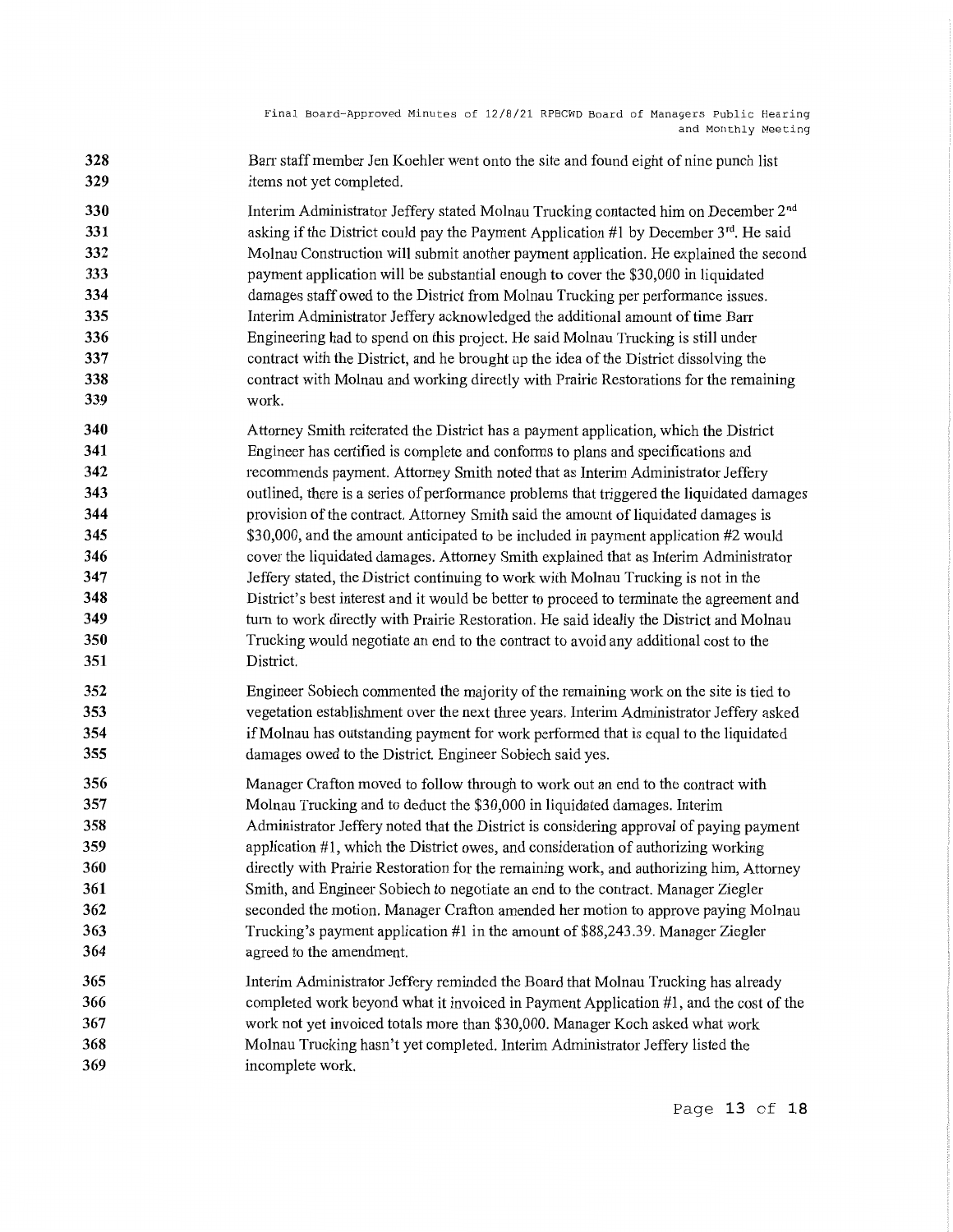**370 371 372 373 374 375 376 377 378 379 380 381 382 383 384 385**  Manager Koch asked ifliquidated damages is the sole remedy. Attorney Smith said liquidated damages is the District's key remedy. Manager Koch said he doesn't think the District should leave everything until the last payment application without an agreement to the contrary. He said he thinks the District should be telling Molnau Trucking the District is planning to pay the payment application #1 in the amount of \$88,000 minus the \$30,000 unless an agreement is reached to terminate, at which point the District would look at splitting the \$30,000 over two payments. Manager Koch said the District needs to look at what it will cost to do the work Molnau hasn't done, which is the amount the should District retain. Manager Koch moved to amend the motion on the table to pay \$88,000 minus \$30,000 unless an agreement is reached with Molnau Trucking to terminate the contract and spread the \$30,000 across two payment application payments. Interim Administrator Jeffery asked if the District couldn't just tenninate the contract. Attorney Smith said it could, based on cause, but it's in the District's best interest to get to the most expeditious way to complete this and protect the interests of the District. He noted the District knows \$30,000 is the fixed sum of liquidated damages, and the District is entitled to that sum.

**386 387 388 389 390**  Vice President Pedersen asked how much it will cost above and beyond what was budgeted for the District to have Prairie Restorations do the work. Interim Administrator Jeffery said the contract would be directly with Prairie Restorations, and while the cost is a contracted amount, Prairie Restorations has a heady done some work costing more than the contracted amount.

**391 392 393 394 395 396 397 398 399 400**  Manager Koch said he disagrees with paying the full amount of Payment Application #1 when the District has the right to \$30,000. He said he doesn't want the District to waive its rights to the \$30,000 in liquidated damages. He reiterated his motion to amend the motion on the table. Manager Koch's motion to amend the motion died due to lack of a second. Manager Ziegler asked if Attorney Smith is comfortable with the motion on the table. Attorney Smith said yes, the District's legal counsel is comfortable with the action moved because the amount of the second payment application will be more than the liquidated damages. He said legal counsel is comfortable either under the motion on the table or the motion suggested by Manager Koch. Upon a roll call vote, the motion carried 3-1 as follows:

**401** 

| Manager  | Action |
|----------|--------|
| Crafton  | Aye    |
| Koch     | No     |
| Pedersen | Aye    |
| Ward     | Absent |
| Ziegler  | Aye    |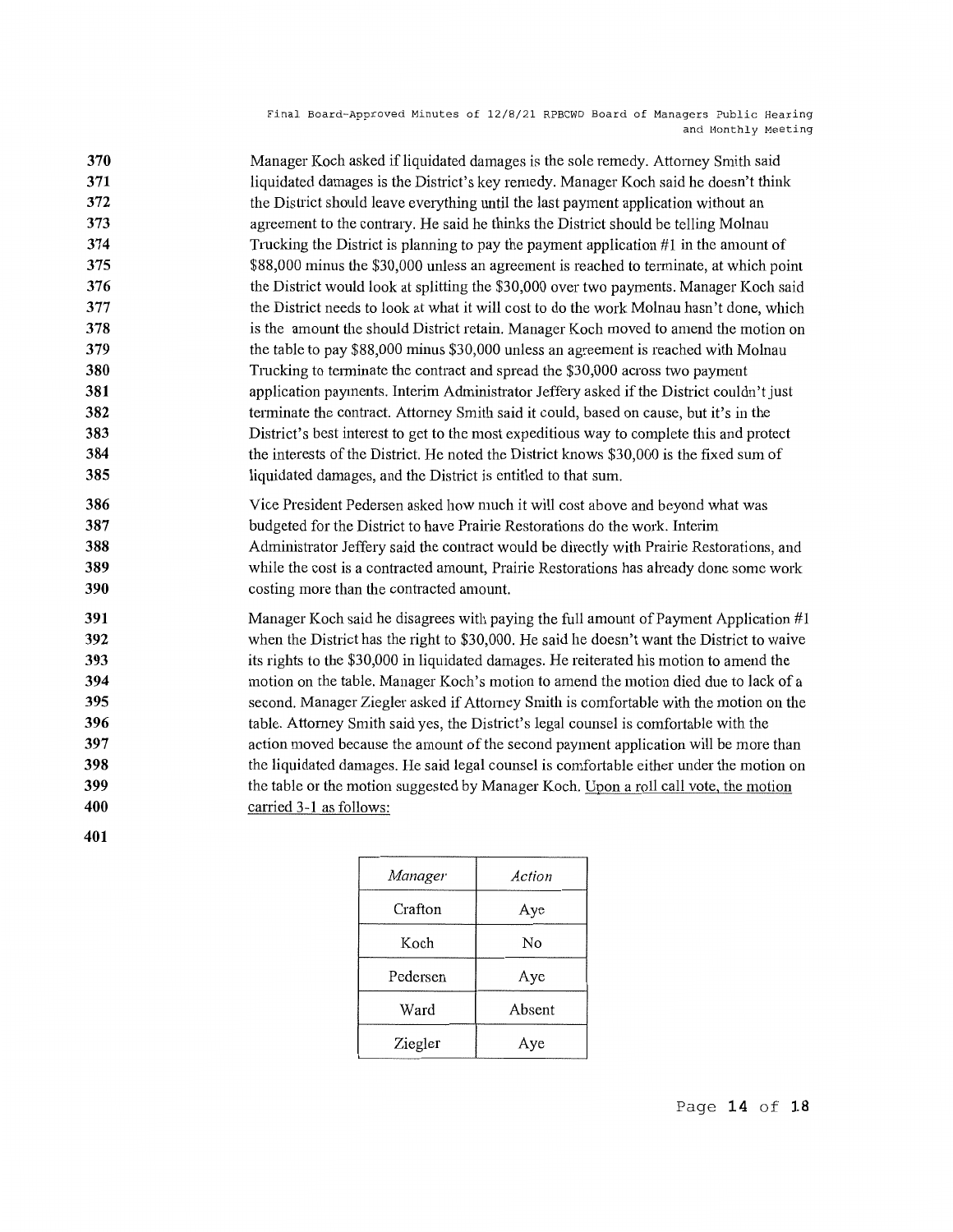**402 403 404 405 406 407 408 409 410 411 412 413 414 415 416 417 418 419 420 c. Approve Amendment to Task Order 024B for Additional Engineering Services During Construction of Silver Lake Restoration**  Interim Administrator Jeffery explained the amendment is for the additional incurred costs and additional costs that will be incurred for Task Order 024B. Interim Administrator Jeffery said there may be costs for future work by Barr Engineering that District staff can assume, such as vegetation inspection. He said he would, however, like the task order amendment to be approved in its entirety at this time, and District staff and Barr can work out details about the tasks the District can assume. Engineer Sobiech provided more details about the overage, which was a result of the amount of extra time the Engineer spent working with the contractor. Manager Crafton moved to approve the amendment to Task Order 024B. Manager Ziegler seconded the motion. Manager Koch said if this is approved with a not-toexceed amount, Barr Engineering can charge up to that amount. Manager Koch proposed a friendly amendment to the motion to amend Task Order 024B and authorize an expenditure for \$10,000 for work already done and up to \$13,100 for future work for the items listed on that same line item under description, and for total work not to exceed \$23,995.08. He suggested District staff doesn't do the work and instead for Barr Engineering complete the work. Manager Crafton said that is the motion, but she takes Manager Koch's details as a friendly amendment of detail added. Manager Ziegler

**422 423** 

**421** 

| Manager  | Action |
|----------|--------|
| Crafton  | Aye    |
| Koch     | Aye    |
| Pedersen | Aye    |
| Ward     | Absent |
| Ziegler  | Ave    |

**424 425** 

**426 427 428** 

#### **d. Accept October Treasurer's Report**

the motion carried 4-0 as follows:

Treasurer Crafton stated the report has been reviewed in accordance with internal controls and procedures. She moved to accept the October Treasurer's Report. Manager Ziegler seconded the motion.

agreed to the friendly amendment of details added to the motion. Upon a roll call vote,

**429 430 431 432**  Manager Koch asked for a rundown of items currently having expended more than 83% of their budget and for information on whether the excess is going to grow by year end or not and ideas on how to rebalance the budget. Treasurer Crafton and Interim Administrator Jeffery addressed several line items. Interim Administrator Jeffery said

### Page **15 of 18**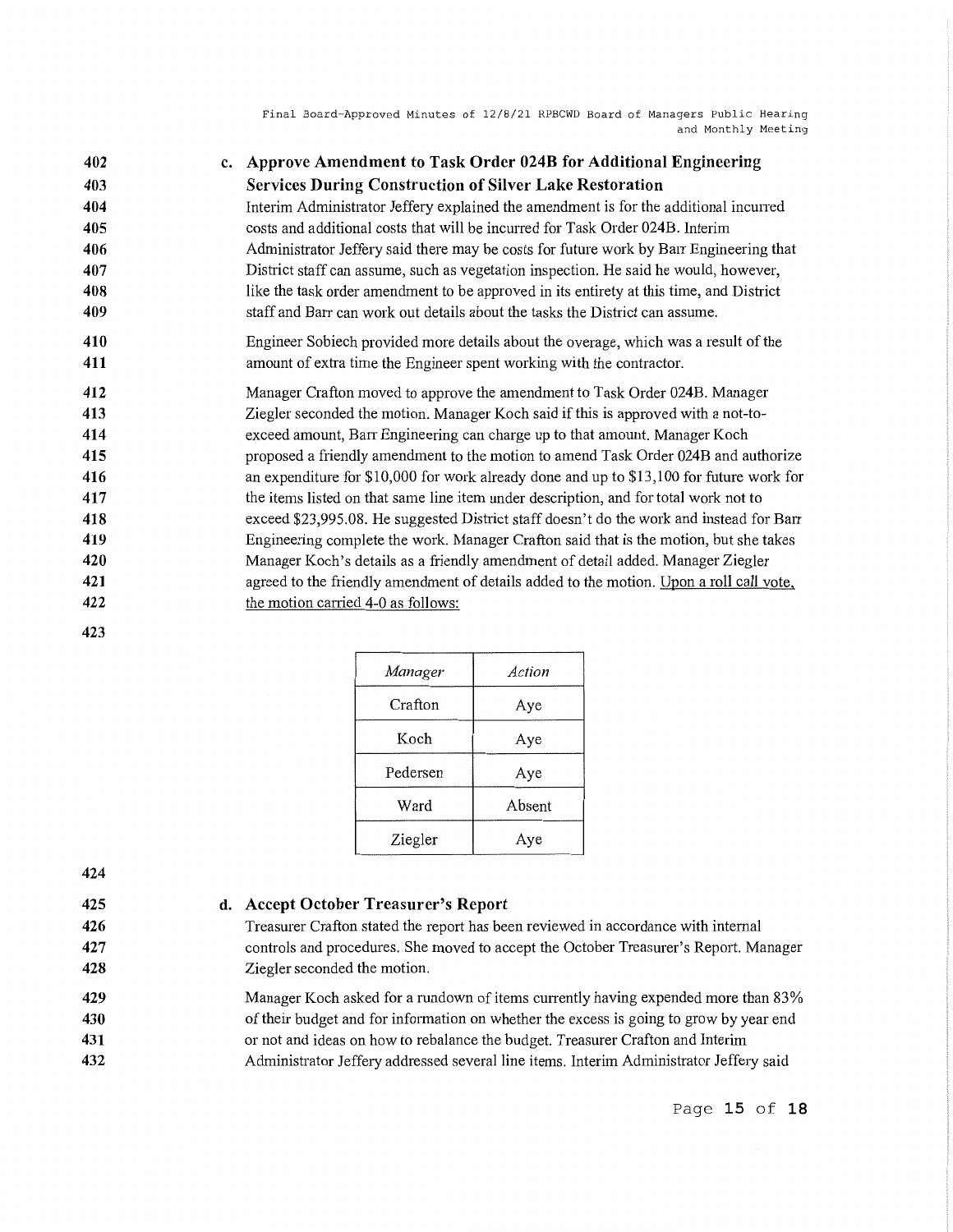- **433 434 435**  he will have recommendations prepared by the Board's January regular meeting and will try to have them prepared in time for the continuation of this meeting if the Board does decide to continue it.
- **436**  Upon a roll call vote, the motion carried 4-0 as follows:

**437** 

| <b>Manager</b> | Action |
|----------------|--------|
| Crafton        | Aye    |
| Koch           | Aye    |
| Pedersen       | Aye    |
| Ward           | Absent |
| Ziegler        | Aye    |

**438** 

**439 440** 

**441 442 443** 

## **e. Approve Paying of Bills**

Manager Crafton moved to pay the bills. Manager Ziegler seconded the motion. Upon a roll call vote, the motion carried 4-0 as follows:

| Manager  | Action |
|----------|--------|
| Crafton  | Aye    |
| Koch     | Aye    |
| Pedersen | Aye    |
| Ward     | Absent |
| Ziegler  | Aye    |

**444** 

**445 446** 

## **f. Consider Changes to the District's 2022 Budget and Levy**

- Manager Pedersen noted the time, and the Board discussed continuing this meeting. Manager Koch said it would be helpful to have the information from Interim Administrator Jeffery about budget overages and underages before discussing this item. Manager Koch moved to continue the meeting to Wednesday, December 15 at 2:00 p.m. Manager Ziegler seconded the motion.
- **451**  Upon a roll call vote, the motion carried  $4-0$  as follows:
- **452**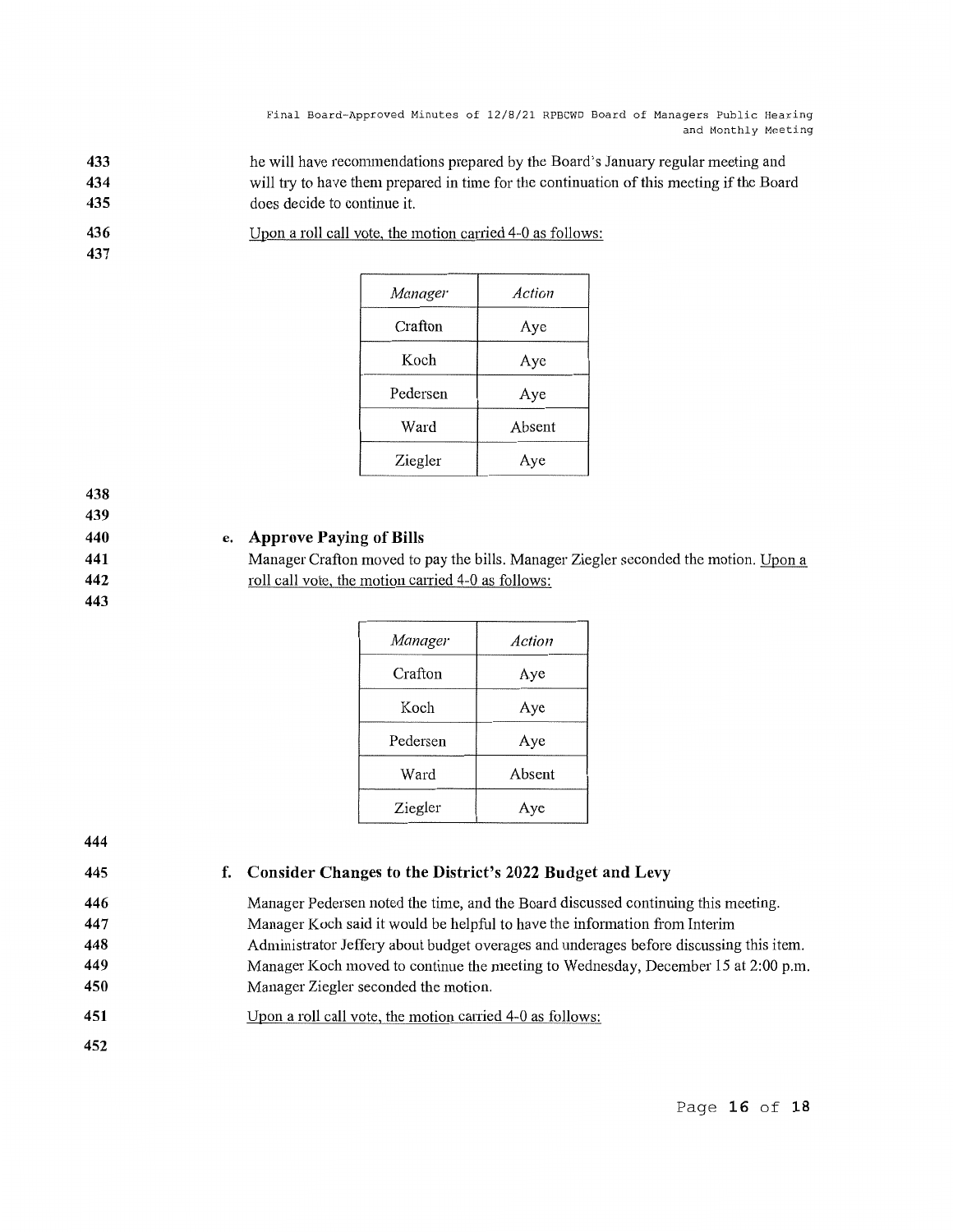| Manager  | Action |
|----------|--------|
| Crafton  | Aye    |
| Koch     | Aye    |
| Pedersen | Aye    |
| Ward     | Absent |
| Ziegler  | Aye    |

| 453 |    |                                                                                      |
|-----|----|--------------------------------------------------------------------------------------|
| 454 |    | At 9:54 p.m., the Board continued its meeting to Wednesday, December 15 at 2:00 p.m. |
| 455 |    |                                                                                      |
| 456 | i. | Approve After-the-Fact Permit 2020-041 Eliasen Shoreline Stabilization               |
| 457 |    | <b>Solutions for Hennepin County Chloride Initiative Project</b>                     |
| 458 |    | Item to be addressed at the Board's continuation of this meeting on December 15.     |
| 459 |    |                                                                                      |
| 460 | j. | Authorize Administrator to Enter into an Agreement with MP&G                         |
| 461 |    | Marketing Solutions for Hennepin County Chloride Initiative Project                  |
| 462 |    | Item to be addressed at the Board's continuation of this meeting on December 15.     |
| 463 |    |                                                                                      |
| 464 |    |                                                                                      |

# **11. Discussion Items**

| 465        | a. Attorney Report                                                                                                                                    |
|------------|-------------------------------------------------------------------------------------------------------------------------------------------------------|
| 466<br>467 | <b>Update on Friends of Frederick Miller Spring Lawsuit</b><br>1.<br>Item to be addressed at the Board's continuation of this meeting on December 15. |
| 468        |                                                                                                                                                       |
| 469        | b. Engineer Report                                                                                                                                    |
| 470        | <b>Duck Lake Outlet Review</b>                                                                                                                        |
| 471        | Item to be addressed at the Board's continuation of this meeting on December 15.                                                                      |
| 472        |                                                                                                                                                       |
| 473        | c. Administrator Report                                                                                                                               |
| 474        | 1. Grant Application for Climate Action Plan                                                                                                          |
| 475        | Item to be addressed at the Board's continuation of this meeting on December 15.                                                                      |
| 476        | d. Manager Report                                                                                                                                     |